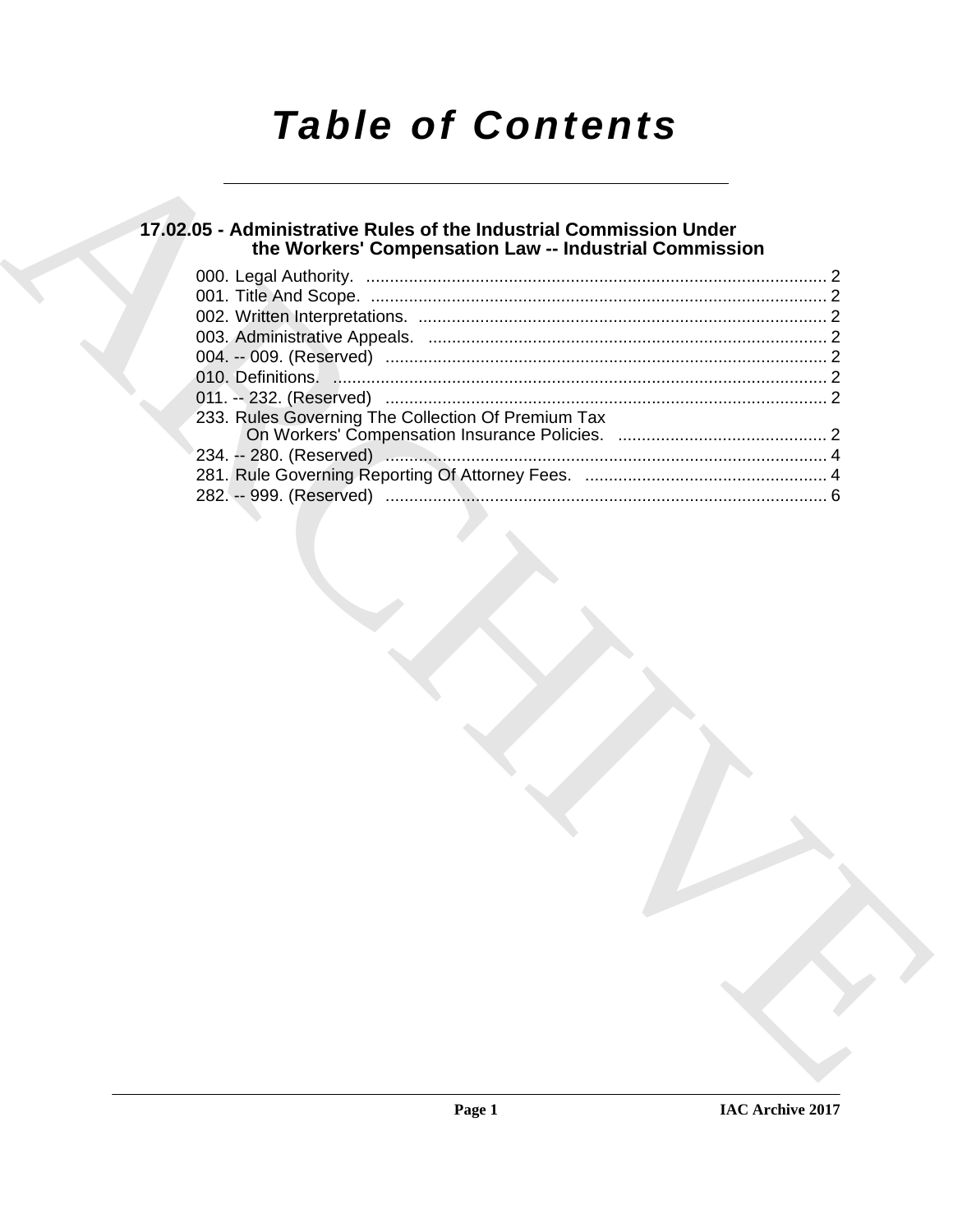### **IDAPA 17 TITLE 02 CHAPTER 05**

# <span id="page-1-0"></span>**17.02.05 - ADMINISTRATIVE RULES OF THE INDUSTRIAL COMMISSION UNDER THE WORKERS' COMPENSATION LAW -- INDUSTRIAL COMMISSION**

## <span id="page-1-1"></span>**000. LEGAL AUTHORITY.**

These rules are adopted and promulgated by the Industrial Commission pursuant to the provision of Section 72-508, Idaho Code. (7-6-94) Idaho Code. (7-6-94)

### <span id="page-1-2"></span>**001. TITLE AND SCOPE.**

These rules shall be cited as IDAPA 17.02.05, "Administrative Rules of the Industrial Commission Under the Workers' Compensation Law -- Industrial Commission." (7-6-94) Workers' Compensation Law -- Industrial Commission."

### <span id="page-1-3"></span>**002. WRITTEN INTERPRETATIONS.**

No written interpretations of these rules exist. (7-6-94)

# <span id="page-1-4"></span>**003. ADMINISTRATIVE APPEALS.**

There is no administrative appeal from decisions of the Industrial Commission in workers' compensation matters, as the Commission is exempted from contested-cases provisions of the Administrative Procedure Act. (7-6-94)

<span id="page-1-5"></span>**004. -- 009. (RESERVED)**

<span id="page-1-6"></span>**010. DEFINITIONS.**

<span id="page-1-14"></span><span id="page-1-11"></span><span id="page-1-10"></span><span id="page-1-9"></span>**01. Commission**. The Idaho Industrial Commission. (7-1-97)

### <span id="page-1-7"></span>**011. -- 232. (RESERVED)**

### <span id="page-1-8"></span>**233. RULES GOVERNING THE COLLECTION OF PREMIUM TAX ON WORKERS' COMPENSATION INSURANCE POLICIES.**

**01. Purpose**. The Industrial Commission of the State of Idaho seeks to promulgate a rule, including a form, for reporting premiums on workers' compensation insurance policies from which premium tax can be collected. (7-1-97) collected. (7-1-97)

<span id="page-1-12"></span>**02. Authority and Definitions**. Pursuant to Sections 72-102, 72-523, 72-524, 72-526, 72-306A, Idaho Code, the Industrial Commission of the State of Idaho promulgates this rule governing the collection of premium tax on workers' compensation insurance policies. This procedure applies to all workers' compensation policies. The following definitions shall be used for this rule. (7-1-97)

**CHAPTER OS**<br> **CHAPTER OS**<br> **CHARCHIVE RUDES AND TRAL COMMISSION UNDER THE CONSULTION CONTINUES AND INTEREST CONSULTION CONSULTION CONSULTION CONSULTION CONSULTION CONSULTION CONSULTION CONSULTION CONSULTION CONSULTION CO a.** "Gross Direct Premiums Written," means the gross sum of premiums on policies written, without any deduction for refunds or repayments resulting from cancellations. It does not include premiums on contracts between insurers or reinsurers. For all policies written, gross direct premiums written may reflect experience modifications, deviations, and retrospective rating. Gross direct premium for policies allowing employer deductible shall be calculated as provided by statute. (7-1-97) shall be calculated as provided by statute.

**b.** "Net Premiums Written," means the amount of gross direct premiums on policies written less returned premiums and premiums on policies not taken. Paid dividends shall not be deducted for the purposes of calculating net premiums written. (7-1-97) calculating net premiums written.

**c.** For purposes of this rule, "surety" shall include reciprocals, exchanges, self-insurers, and the State e Fund. (7-1-97) Insurance Fund.

<span id="page-1-13"></span>**03. Procedure for Submitting Premium Tax Forms**. The following form, denoted an IC 4008R, shall be used to report numbers of policies and the total gross premiums written. The original shall be sent to the Commission; a copy shall also be attached to the reporting entity's annual premium tax statement that is filed with the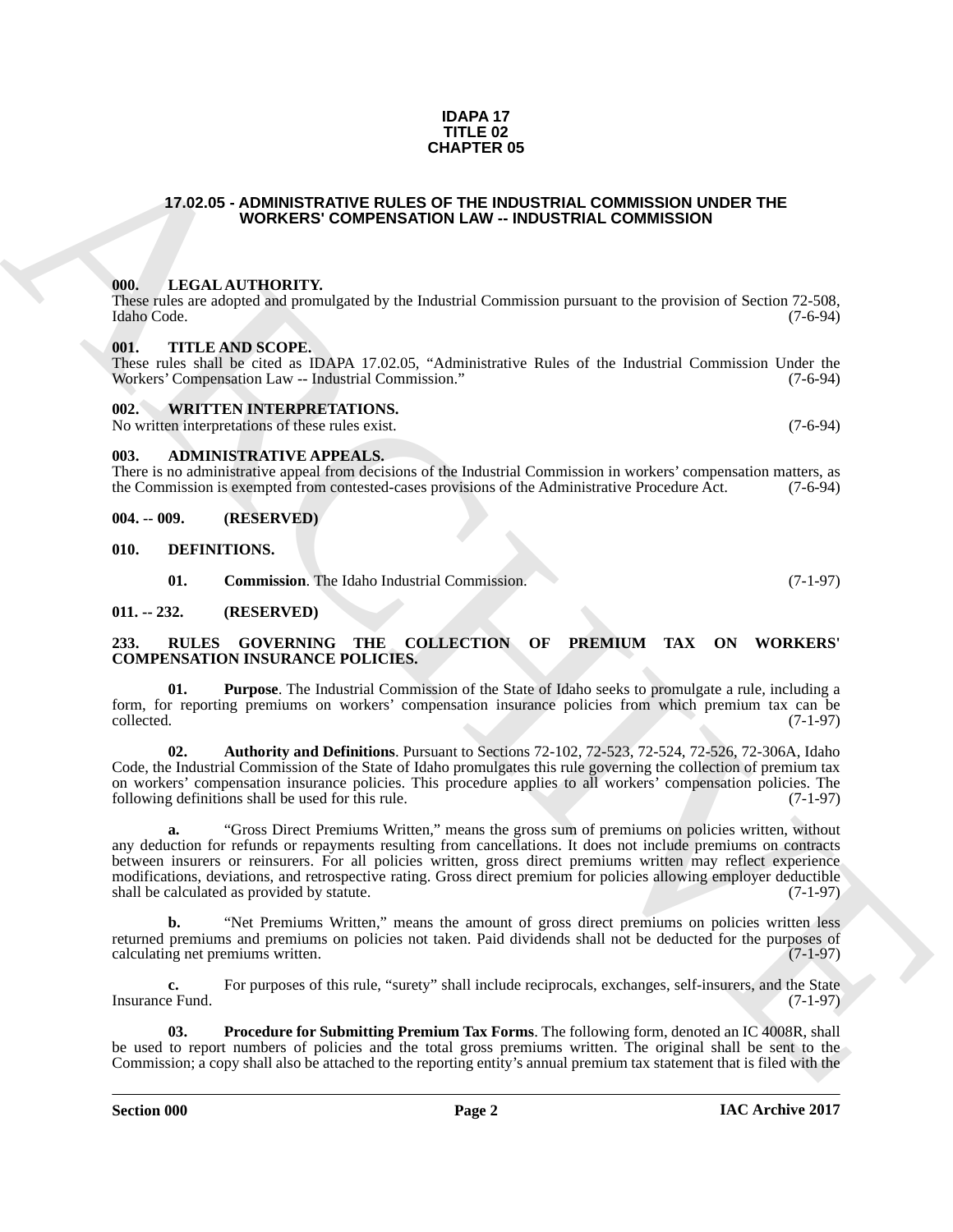# <span id="page-2-0"></span>*IDAHO ADMINISTRATIVE CODE IDAPA 17.02.05 - Rules Under the Workers' Industrial Commission Compensation Law -- Industrial Commisssion*

| Idaho Department of Insurance. This form is due to the Commission by July 31 for the reporting period of January 1<br>through June 30; it is due by March 3 for the reporting period of July 1 through December 31.<br><b>STATE OF IDAHO</b><br>INDUSTRIAL COMMISSION |                       |                                |                                                                                                                                                                        |            |
|-----------------------------------------------------------------------------------------------------------------------------------------------------------------------------------------------------------------------------------------------------------------------|-----------------------|--------------------------------|------------------------------------------------------------------------------------------------------------------------------------------------------------------------|------------|
|                                                                                                                                                                                                                                                                       |                       |                                |                                                                                                                                                                        |            |
|                                                                                                                                                                                                                                                                       |                       | SEMI-ANNUAL REPORT             |                                                                                                                                                                        |            |
|                                                                                                                                                                                                                                                                       |                       |                                | WORKERS' COMPENSATION PREMIUM TAX                                                                                                                                      |            |
| PO BOX 83720                                                                                                                                                                                                                                                          | FOR THE PERIOD:       |                                |                                                                                                                                                                        |            |
| BOISE, ID 83720-0041                                                                                                                                                                                                                                                  | <b>JANUARY - JUNE</b> |                                |                                                                                                                                                                        |            |
|                                                                                                                                                                                                                                                                       |                       | <b>JULY - DECEMBER</b>         |                                                                                                                                                                        |            |
| <b>INSURANCE COMPANY:</b>                                                                                                                                                                                                                                             |                       |                                | FEIN:                                                                                                                                                                  |            |
| <b>Contact Person:</b>                                                                                                                                                                                                                                                |                       |                                | Title:                                                                                                                                                                 |            |
| Address:                                                                                                                                                                                                                                                              |                       |                                |                                                                                                                                                                        |            |
| City:                                                                                                                                                                                                                                                                 | State:                |                                | Postal Code:                                                                                                                                                           |            |
| Phone:                                                                                                                                                                                                                                                                | Fax:                  |                                |                                                                                                                                                                        |            |
| <b>Gross Premiums Written</b>                                                                                                                                                                                                                                         | \$                    |                                |                                                                                                                                                                        |            |
| Less: Returned Premiums and<br>Premiums on Policies not Taken                                                                                                                                                                                                         |                       |                                |                                                                                                                                                                        |            |
| Net Premiums Written                                                                                                                                                                                                                                                  | \$<br>$=$             |                                |                                                                                                                                                                        |            |
| <b>Tax Rate</b>                                                                                                                                                                                                                                                       | 0.025<br>X            |                                |                                                                                                                                                                        |            |
| Tax Due (Net Premiums X Tax Rate)                                                                                                                                                                                                                                     |                       |                                |                                                                                                                                                                        |            |
|                                                                                                                                                                                                                                                                       |                       | * Minimum tax due is \$75.00   |                                                                                                                                                                        |            |
| title of<br>and under penalty of perjury, that the foregoing statement contains a full, true and accurate report of all workers'<br>compensation premiums reportable on business written on risks insured in the state of Idaho during the period set<br>forth above. |                       | Signature of Corporate Officer | being first duly sworn, deposes and states that s/he is a corporate officer with the<br>, that this report is made under the provisions of Section 72-524, Idaho Code, |            |
|                                                                                                                                                                                                                                                                       |                       |                                |                                                                                                                                                                        |            |
| State of                                                                                                                                                                                                                                                              |                       |                                |                                                                                                                                                                        |            |
|                                                                                                                                                                                                                                                                       | $)$ ss.               |                                |                                                                                                                                                                        |            |
| County of                                                                                                                                                                                                                                                             |                       |                                |                                                                                                                                                                        |            |
| Subscribed and sworn to before me on this                                                                                                                                                                                                                             |                       |                                | day of $.20$                                                                                                                                                           |            |
| State of                                                                                                                                                                                                                                                              |                       |                                |                                                                                                                                                                        |            |
| Notary Public residing at __________.<br>My commission expires ________________.<br><b>IC 4008R</b>                                                                                                                                                                   |                       |                                |                                                                                                                                                                        |            |
|                                                                                                                                                                                                                                                                       |                       |                                |                                                                                                                                                                        | $(7-1-97)$ |
|                                                                                                                                                                                                                                                                       |                       |                                | Late Penalty for Failure to Timely File. A late penalty shall be imposed as provided by Section                                                                        |            |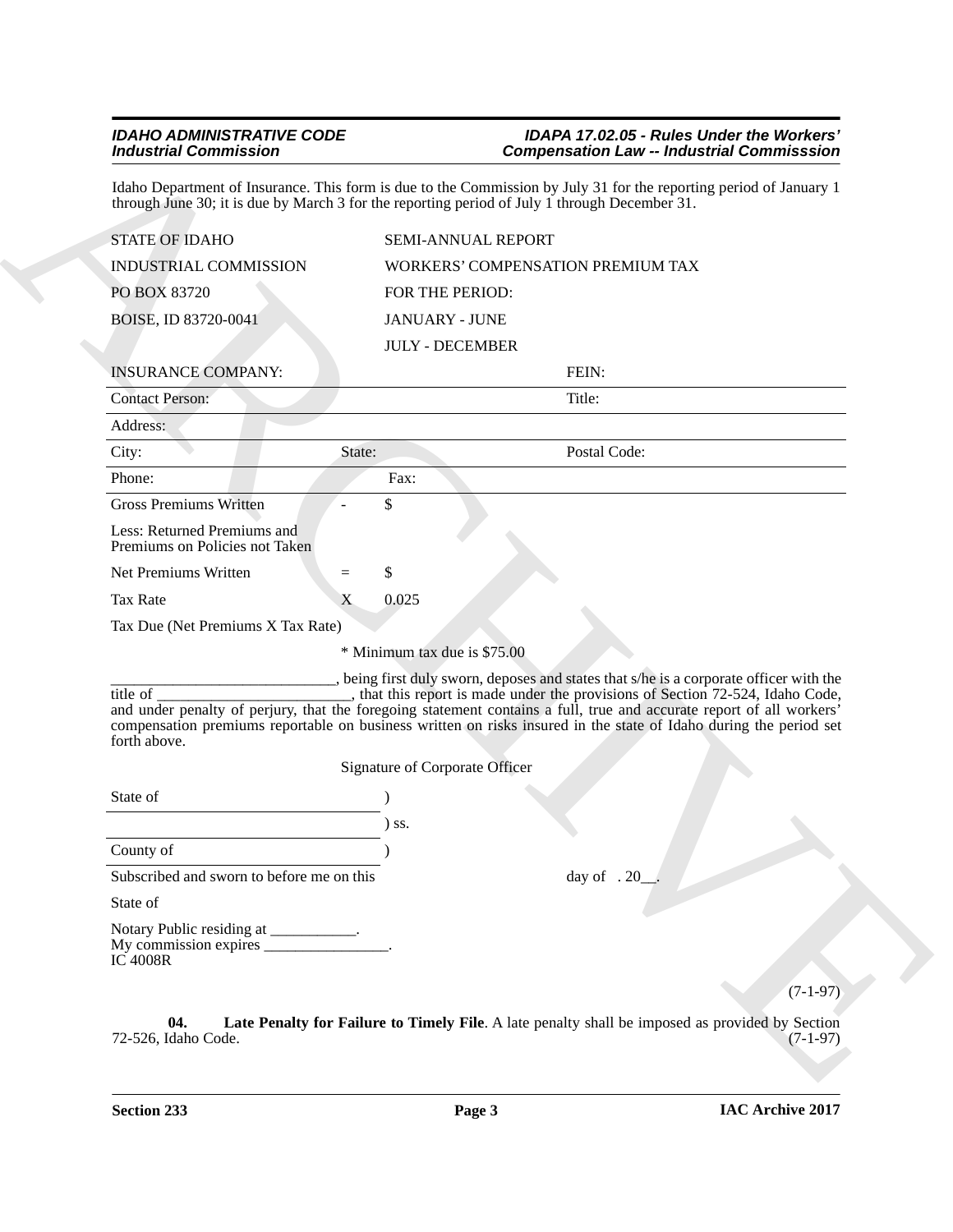# <span id="page-3-4"></span><span id="page-3-0"></span>**234. -- 280. (RESERVED)**

# <span id="page-3-3"></span><span id="page-3-2"></span><span id="page-3-1"></span>**281. RULE GOVERNING REPORTING OF ATTORNEY FEES.**

| <b>Industrial Commission</b> |                                                                       | <b>Compensation Law -- Industrial Commisssion</b>                                                                                                                                                                                                                                                                                                                                                                                                                                                                                                                                                                                                                                                                                                                                                                                                                                                                       |             |  |
|------------------------------|-----------------------------------------------------------------------|-------------------------------------------------------------------------------------------------------------------------------------------------------------------------------------------------------------------------------------------------------------------------------------------------------------------------------------------------------------------------------------------------------------------------------------------------------------------------------------------------------------------------------------------------------------------------------------------------------------------------------------------------------------------------------------------------------------------------------------------------------------------------------------------------------------------------------------------------------------------------------------------------------------------------|-------------|--|
| 05.                          | surety's status as an approved workers' compensation surety.          | Periodic Audit. The surety shall submit to periodic audits by the Industrial Commission to<br>determine compliance with this rule. Failure to provide supporting information when requested may jeopardize the                                                                                                                                                                                                                                                                                                                                                                                                                                                                                                                                                                                                                                                                                                          | $(7-1-97)$  |  |
| $234. - 280.$                | (RESERVED)                                                            |                                                                                                                                                                                                                                                                                                                                                                                                                                                                                                                                                                                                                                                                                                                                                                                                                                                                                                                         |             |  |
| 281.                         | RULE GOVERNING REPORTING OF ATTORNEY FEES.                            |                                                                                                                                                                                                                                                                                                                                                                                                                                                                                                                                                                                                                                                                                                                                                                                                                                                                                                                         |             |  |
| 01.                          |                                                                       | Requirements for Reporting by Employer/Surety Attorney. When requested by the<br>Commission, the following information shall be reported to the Commission, on a form furnished by the Commission<br>(see IC Form 1023 below) by all sureties, self-insurers, the State Insurance Fund, the Industrial Special Indemnity<br>Fund, and non-insured employers, relative to each case litigated before the Industrial Commission within thirty (30)<br>days of the request of the Commission, following the entry of a final award by the Industrial Commission, or, in the<br>event of an appeal to a higher court, not later than thirty (30) days following a final ruling by the court. The<br>information reported shall break down the litigation expenses incurred in each case by the reporting party into the<br>following categories, and, if the case is appealed, shall include such costs incurred on appeal: | $(4-7-11)$  |  |
| a.                           | All fees paid to attorneys;                                           |                                                                                                                                                                                                                                                                                                                                                                                                                                                                                                                                                                                                                                                                                                                                                                                                                                                                                                                         | $(7-15-88)$ |  |
| b.                           | All expenses charged by attorneys;                                    |                                                                                                                                                                                                                                                                                                                                                                                                                                                                                                                                                                                                                                                                                                                                                                                                                                                                                                                         | $(7-15-88)$ |  |
| c.                           | Charges for reports or testimony of witnesses;                        |                                                                                                                                                                                                                                                                                                                                                                                                                                                                                                                                                                                                                                                                                                                                                                                                                                                                                                                         | $(7-15-88)$ |  |
| d.                           | Cost of any depositions taken;                                        |                                                                                                                                                                                                                                                                                                                                                                                                                                                                                                                                                                                                                                                                                                                                                                                                                                                                                                                         | $(7-15-88)$ |  |
| е.                           | Cost for investigation made before or during hearing;                 |                                                                                                                                                                                                                                                                                                                                                                                                                                                                                                                                                                                                                                                                                                                                                                                                                                                                                                                         | $(7-15-88)$ |  |
| f.                           | Costs of research or legal briefs (if separate from attorney fees).   |                                                                                                                                                                                                                                                                                                                                                                                                                                                                                                                                                                                                                                                                                                                                                                                                                                                                                                                         | $(7-15-88)$ |  |
| IC Form 1023:                |                                                                       |                                                                                                                                                                                                                                                                                                                                                                                                                                                                                                                                                                                                                                                                                                                                                                                                                                                                                                                         |             |  |
|                              | INDUSTRIAL COMMISSION, P.O. BOX 83720, BOISE, ID 83720-0041           |                                                                                                                                                                                                                                                                                                                                                                                                                                                                                                                                                                                                                                                                                                                                                                                                                                                                                                                         |             |  |
|                              | I.C. CASE NO. $\_\_\_\_\_\_\_\_\_\_\_\_\_\_\_\_\_\_$                  |                                                                                                                                                                                                                                                                                                                                                                                                                                                                                                                                                                                                                                                                                                                                                                                                                                                                                                                         |             |  |
|                              | I.C. CASE NAME                                                        |                                                                                                                                                                                                                                                                                                                                                                                                                                                                                                                                                                                                                                                                                                                                                                                                                                                                                                                         |             |  |
|                              |                                                                       |                                                                                                                                                                                                                                                                                                                                                                                                                                                                                                                                                                                                                                                                                                                                                                                                                                                                                                                         |             |  |
|                              | REPORT OF LITIGATION EXPENSES<br>(EMPLOYER/SURETY/ISIF/SELF INSURERS) |                                                                                                                                                                                                                                                                                                                                                                                                                                                                                                                                                                                                                                                                                                                                                                                                                                                                                                                         |             |  |
|                              | or fees incurred in the appeal.                                       | In accordance with the requirements of Section 72-528, Idaho Code, this form shall be filled out and returned to the<br>Industrial Commission within thirty (30) days of the request by the Commission, following the time of entry of a final<br>award by the Industrial Commission in the above case, or, in the event of an appeal to a final court, within 30 days<br>following a final ruling by the court. If there is an appeal, the totals specified below shall include the expenses, costs,                                                                                                                                                                                                                                                                                                                                                                                                                   |             |  |
| 1.                           | Attorneys fees paid in case:                                          |                                                                                                                                                                                                                                                                                                                                                                                                                                                                                                                                                                                                                                                                                                                                                                                                                                                                                                                         |             |  |
|                              | Expenses charged by attorneys:                                        |                                                                                                                                                                                                                                                                                                                                                                                                                                                                                                                                                                                                                                                                                                                                                                                                                                                                                                                         |             |  |
| 2.                           |                                                                       |                                                                                                                                                                                                                                                                                                                                                                                                                                                                                                                                                                                                                                                                                                                                                                                                                                                                                                                         |             |  |
| 3.                           | Charges for reports or testimony of witnesses:                        |                                                                                                                                                                                                                                                                                                                                                                                                                                                                                                                                                                                                                                                                                                                                                                                                                                                                                                                         |             |  |
| 4.                           | Cost of any depositions taken:                                        |                                                                                                                                                                                                                                                                                                                                                                                                                                                                                                                                                                                                                                                                                                                                                                                                                                                                                                                         |             |  |

### REPORT OF LITIGATION EXPENSES (EMPLOYER/SURETY/ISIF/SELF INSURERS)

- 1. Attorneys fees paid in case:
- 2. Expenses charged by attorneys:
- 3. Charges for reports or testimony of witnesses:
- 4. Cost of any depositions taken:
- 5. Cost of investigations made before or during hearing: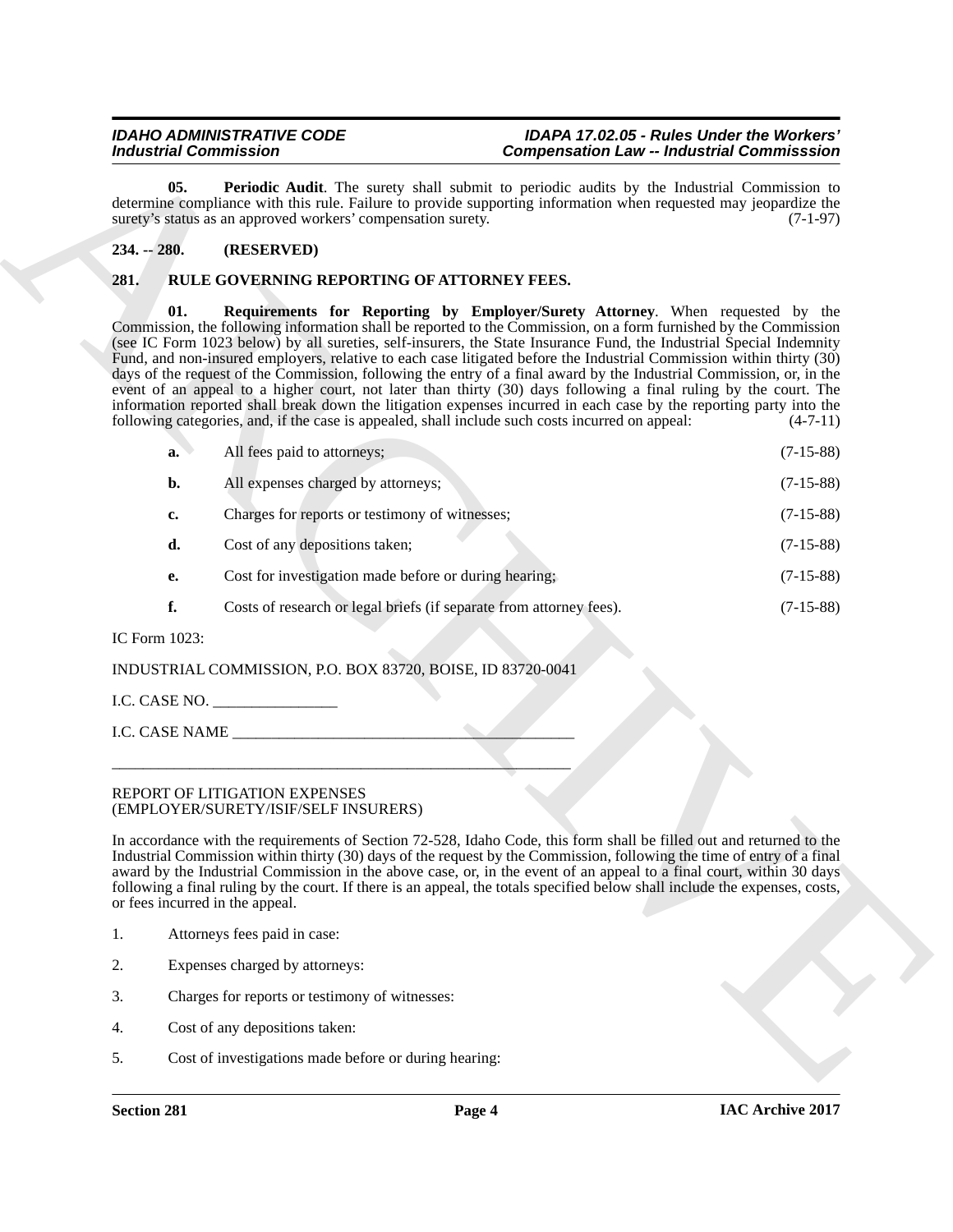6. Costs of research or legal briefs (if separate from attorneys fees):

7. Filing fees paid on account of the litigation

TOTAL

Dated this day of the case of the case of the case of the case of the case of the case of the case of the case of the case of the case of the case of the case of the case of the case of the case of the case of the case of FIRM NAME\_<br>BY  $BY$   $\overline{BY}$   $\overline{BY}$   $\overline{Y}$   $\overline{Y}$   $\overline{Y}$   $\overline{Y}$   $\overline{Y}$   $\overline{Y}$   $\overline{Y}$   $\overline{Y}$   $\overline{Y}$   $\overline{Y}$   $\overline{Y}$   $\overline{Y}$   $\overline{Y}$   $\overline{Y}$   $\overline{Y}$   $\overline{Y}$   $\overline{Y}$   $\overline{Y}$   $\overline{Y}$   $\overline{Y}$   $\overline{Y}$   $\overline{Y}$ 

Check Applicable Box:

\_\_\_Self Insured \_\_\_ Uninsured Employer \_\_\_ Surety

\_\_\_State Insurance Fund \_\_\_Industrial Special Indemnity Fund

Receipt of this form from the Commission shall be deemed a request for the information.

<span id="page-4-0"></span>Sample copies of IC Form 1023 are available from the Industrial Commission, Judicial Division or Compensation Consultants, P. O. Box 83720 Boise, Idaho 83720-0041, telephone (208) 334-6000.

For the state of the state of the state of the state of the state of the state of the state of the state of the state of the state of the state of the state of the state of the state of the state of the state of the state **02. Information to Be Reported by Claimant Attorney**. When requested, the following information shall be reported to the Commission, on a form furnished by the Commission (see IC Form 1022 below) by all attorneys engaged in representing any claimant in a litigated workers' compensation insurance claim before the Commission, relative to each case litigated, within thirty (30) days of request of the Commission following the entry of a final award by the Industrial Commission, or in the event of an appeal to a higher court, not later than thirty (30) days following a final decision by the court. The information reported shall break down into the following categories the litigation expenses incurred in each case, and, if the case is appealed, shall include such expenses or costs incurred<br>on appeal:  $(4-7-11)$ on appeal:  $(4-7-11)$ 

| Attorneys fees incurred in litigation and charged to claimant; | $(7-15-88)$ |
|----------------------------------------------------------------|-------------|
| Expenses incurred in litigation and charged to claimant.       | $(7-15-88)$ |

IC Form 1022:

INDUSTRIAL COMMISSION, P. O. BOX 83720, BOISE, ID 83720-0041

I.C. CASE NO.

I.C. CASE NAME

# REPORT OF LITIGATION EXPENSES (CLAIMANT'S ATTORNEY)

In accordance with the requirements of Section 72-528, Idaho Code, this form shall be filled out and returned to the Industrial Commission within thirty (30) days of request of the Commission following the time of entry of a final award by the Industrial Commission in the above case, or, in the event of an appeal to a final court, within thirty (30) days following a final ruling by the court. If there is an appeal, the totals specified below shall include the expenses, costs, or fees incurred in the appeal.

1. Attorneys fees incurred in litigation and charged to claimant:

2. Expenses incurred in litigation and charged to claimant:

TOTAL

Dated this \_\_\_\_\_\_\_\_\_ day of \_\_\_\_\_\_\_\_\_\_\_\_\_\_, 20\_\_\_\_. FIRM NAME

**Section 281 Page 5**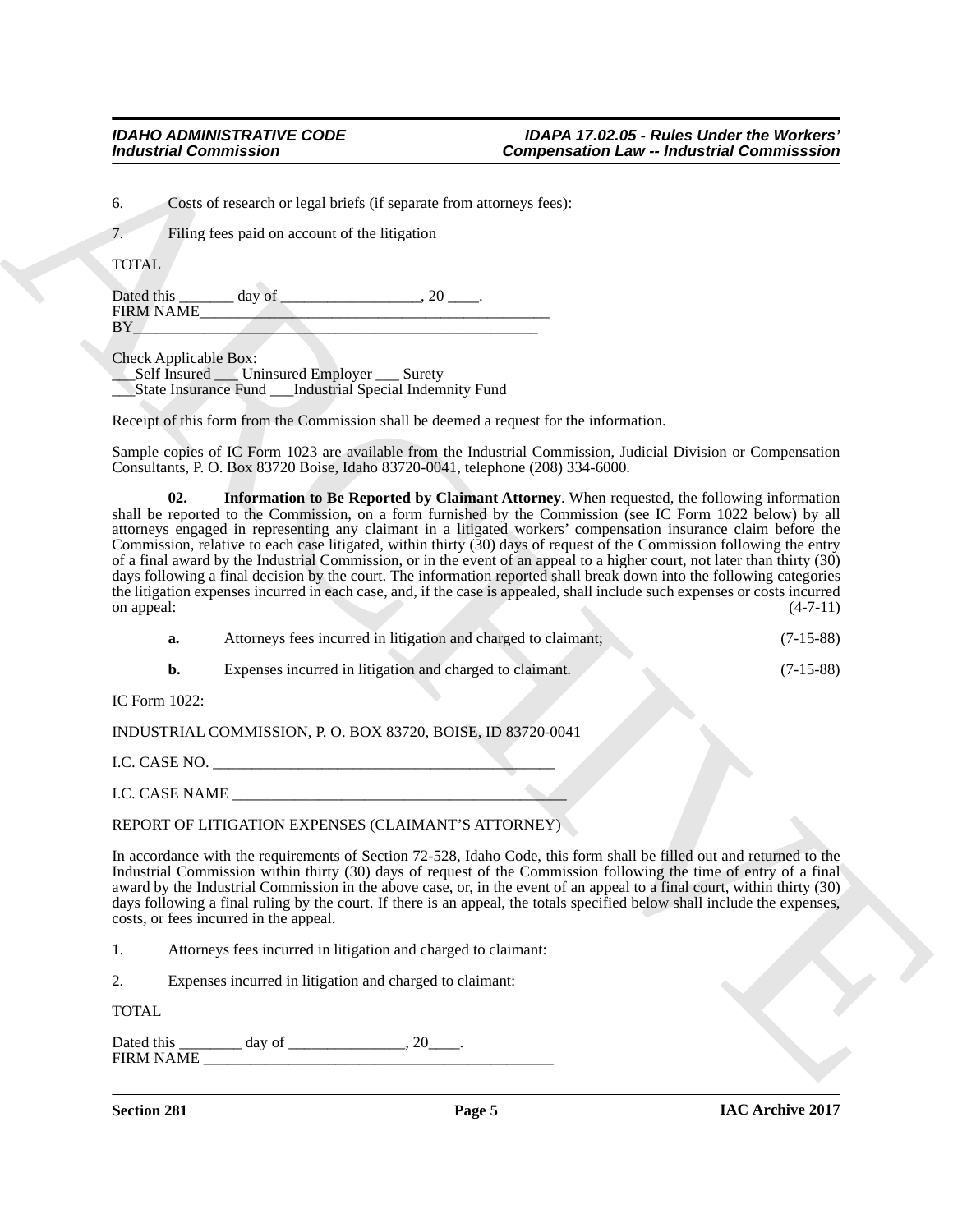BY \_\_\_\_\_\_\_\_\_\_\_\_\_\_\_\_\_\_\_\_\_\_\_\_\_\_\_\_\_\_\_\_\_\_\_\_\_\_\_\_\_\_\_\_\_\_\_\_\_\_\_\_

Receipt of this form from the Commission shall be deemed a request for the information.

<span id="page-5-1"></span>Sample copies of IC Form 1022 are available from Industrial Commission, P.O. Box 83720 Boise, Idaho 83720-0041, telephone (208) 334-6000.

For the system of the formulation of the term of the second to request for the information of the continental community.<br>
Namely scribe for the formulation of the formulation of the second to contain a P.O. Don 8770 Doles **03. Definition of Litigated Case**. For purposes of Section 72-528, Idaho Code, and this rule, a "case litigated before the Industrial Commission" shall mean a case in which a Complaint (formerly an application for hearing) has been filed. (7-15-88) hearing) has been filed.

<span id="page-5-0"></span>**282. -- 999. (RESERVED)**